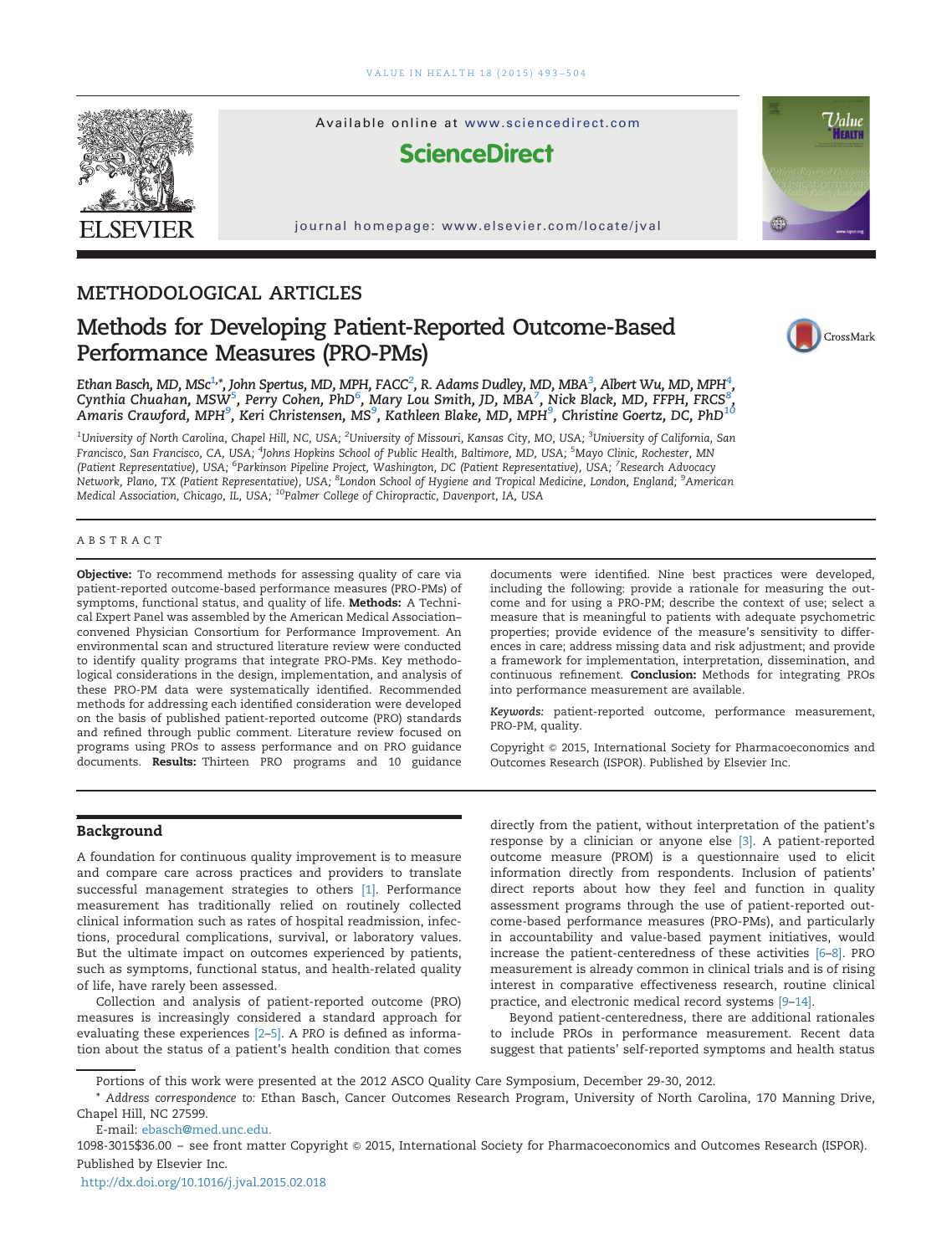are associated with the use of medical services (e.g., emergency room visits and hospitalizations), costs, outpatient medication compliance, and survival [15–18]. The process of patient selfreporting itself can improve symptom management, quality of life, communication, and satisfaction with care [19–22]. Moreover, symptoms and functional status impairment are far more common than serious complications of treatment, such as hospitalizations or death [23]. As the ultimate end users of services, patients selecting a treatment or provider may have interest in outcomes based on previous reports of patients like themselves.

There is currently limited understanding in the PRO methodology community about performance measurement procedures, and a similarly limited understanding in the performance measurement community about methodological challenges involved with developing, administering, and analyzing PRO data. Therefore, there is a need for a practical blueprint to bring these two fields together and describe methodological best practices for developing, testing, implementing, and interpreting PRO performance measures that can be used as criteria by measure developers and credentialing organizations to evaluate candidate measures.

# Methods

# Technical Expert Panel

The American Medical Association–convened Physician Consortium for Performance Improvement, which has overseen the specification and testing of health care performance measures in the United States for more than 10 years, assembled a Technical Expert Panel to develop methodological best practices for guiding the development and evaluation of PRO measures in performance evaluation. The panel consisted of experts in performance measurement, PROs, clinical research, health services research, as well as clinical practitioners and patient representatives (represented by the authors of this article). By design, the panel's focus was restricted to traditional domains measured by PROs, including symptoms, functional status, and health-related quality of life, and did not encompass patientreported health-related behaviors or satisfaction with care (sometimes referred to as patient-reported experience measures, e.g., patient perceptions of clinic wait times or staff attentiveness), which are related but distinct areas of measurement with a more extensive history in performance evaluation [24–27].

# Environmental Scan

The panel first completed an environmental scan (including a structured literature review) of existing pertinent initiatives using PROs for quality assessment ("use cases"), and related methods guidance documents. The purpose of finding use cases was both to evaluate the current state of this field and to identify areas warranting best practice recommendations.

The literature review was initially conducted in January 2012 and updated in April 2013, via the PubMed electronic database consisting of two searches, the first focused on published reports of research using PROs to assess performance and the second focused on existing salient guidance documents. Search terms are listed in the Appendix in Supplemental Materials found at [http://dx.doi.org/10.1016/j.jval.2015.02.018.](http://dx.doi.org/10.1016/j.jval.2015.02.018)

Identified publication titles and abstracts were reviewed by two members of the panel and categorized independently as not relevant, maybe relevant, or relevant, with citations considered not relevant by both researchers eliminated and remaining citations presented to the panel for evaluation. Relevance was based on two required criteria: 1) elicitation of information about symptoms, functional status, or health-related quality of life directly from patients using PRO measures and 2) an objective of measuring or

improving performance/quality of care delivery. Subsequent steps included assessment of the quality of each identified study and review of references to find additional potentially relevant articles.

The environmental scan also consisted of a Google search using permutations of the same terms, which were reviewed in real time for performance measurement initiatives using PROs, as well as existing PRO guidance documents. These searches were supplemented by results of reports contracted by the Patient-Centered Outcomes Research Institute, which are publicly available [28,29], and distribution of an e-mail inquiry to an assembled list of investigators involved in PRO research and performance measurement research.

Identified use cases were reviewed by the panel—with direct communication with investigators whenever possible—to identify the design and measures used for each initiative. "Key findings" were assembled for each use case on the basis of published data and investigator communication, encompassing the a priori selected areas of sample size, recruitment and response/retention rates, project duration, and observed results. "Lessons learned" were assembled encompassing the a priori selected areas of bias and adjustment, compliance and missing data, and feasibility.

# Results

### Use Cases and Guidance Documents

Of 21,342 titles identified by the literature search, 6 publications were identified that described initiatives in which PROs were used in performance evaluation [30–35]. Three additional relevant initiatives were identified via the Google search [36–38] and an additional four via the e-mail distribution [39–42]. These 13 use cases are described below and in Table 1, including key findings and lessons learned.

A classification challenge in identifying use cases is that there are many initiatives using PROs in clinical practice, in observational research/comparative effectiveness research, or in integrating PROs with electronic health records. Although these projects include closely related design elements and can be instructive, they are not performance-improvement oriented per se and were therefore excluded from the analysis. Conversely, there are programs that incorporate measures in which patient experiences such as pain are expected to be elicited by providers from patients and documented, but do not require a specific PRO measure to be used. To be included in the use cases, an example had to include not only the administration of PRO measures but also a research design intended to measure performance. It is recognized that other use cases exist that were not included, and the panel felt that the identified cases provided a sufficient basis for developing best practices.

Beyond the use cases, 10 PRO methodological guidance documents pertaining to other health care areas were identified and considered by the panel in establishing best practices [3–5,43–48]. These documents encompass both regulatory and nonregulatory uses of PRO measures largely in the clinical research context.

# Analysis of Use Cases

Overall, the use cases and guidance documents underscore that PROs are appropriate when information sought is best known by the patient, for example, symptoms. Outcomes and analysis results should be important and meaningful to patients in a prespecified target population in a prespecified context of use. Similarly, measured outcomes should be sensitive to changes in clinical practice and relevant to clinicians and other decision makers (i.e., actionable). If an outcome cannot be improved by a change in practice, it is likely not appropriate for performance measurement.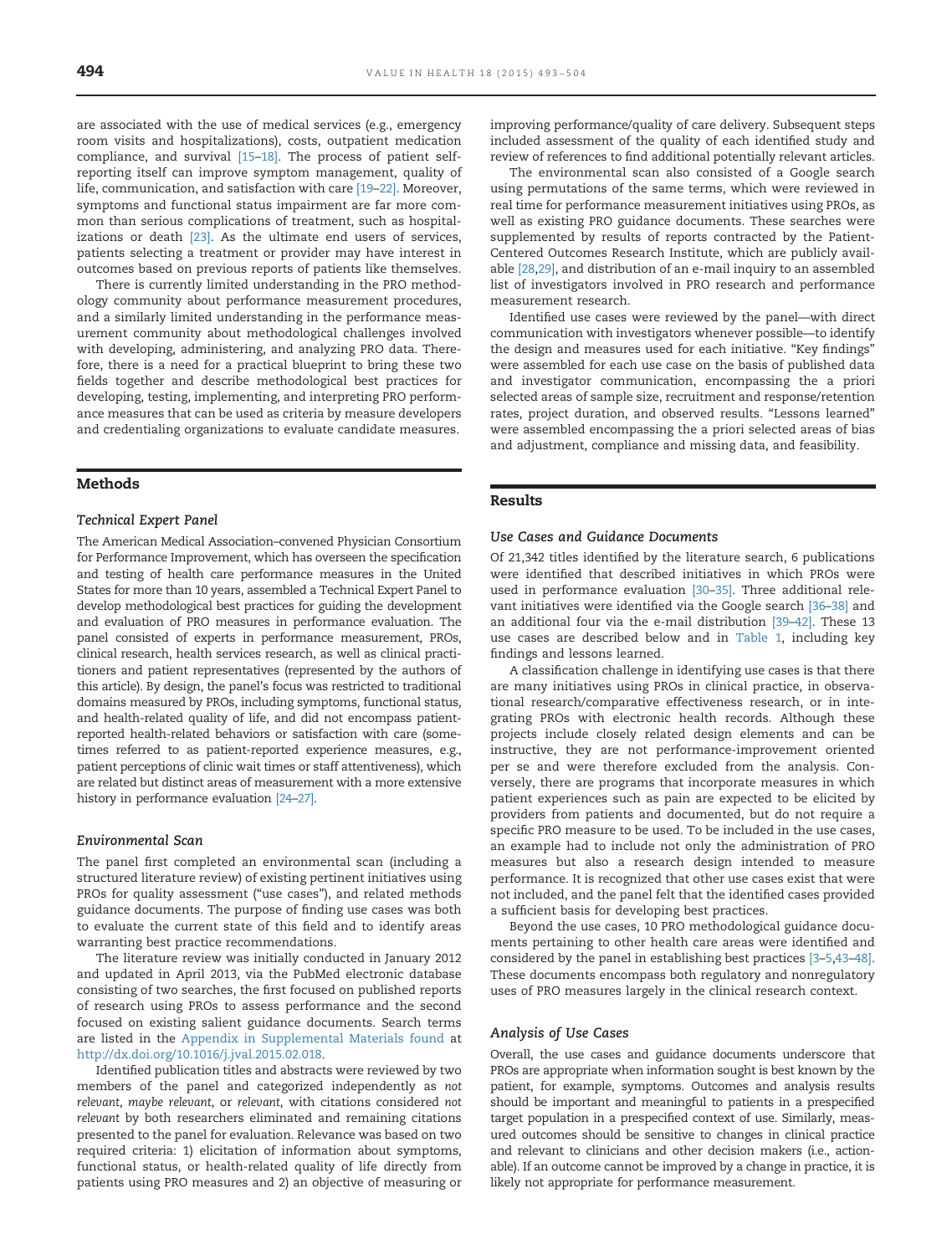Table 1 – Example use cases identified via literature and landscape overviews, using patient-reported outcomes in performance evaluation projects or programs.  $\dot{\phantom{a}}$ 

| Name                                                                     | Design                                                                                                                                                                                                                                                                                                                                                                                                                                                                                            | <b>Measures</b>                                                                                                                                                                                          | Findings                                                                                                                                                                                                                                                                                                                                                                                                                                                                                               | Lessons learned                                                                                                                                                                                                                                                                                                                                                                                                                                                                                                                                                                                                                                                                                                                                                                                                                                                                                                                                                 |
|--------------------------------------------------------------------------|---------------------------------------------------------------------------------------------------------------------------------------------------------------------------------------------------------------------------------------------------------------------------------------------------------------------------------------------------------------------------------------------------------------------------------------------------------------------------------------------------|----------------------------------------------------------------------------------------------------------------------------------------------------------------------------------------------------------|--------------------------------------------------------------------------------------------------------------------------------------------------------------------------------------------------------------------------------------------------------------------------------------------------------------------------------------------------------------------------------------------------------------------------------------------------------------------------------------------------------|-----------------------------------------------------------------------------------------------------------------------------------------------------------------------------------------------------------------------------------------------------------------------------------------------------------------------------------------------------------------------------------------------------------------------------------------------------------------------------------------------------------------------------------------------------------------------------------------------------------------------------------------------------------------------------------------------------------------------------------------------------------------------------------------------------------------------------------------------------------------------------------------------------------------------------------------------------------------|
| 1. English National Health<br>Service's (NHS's) PROMs<br>Program [36,53] | All providers to English NHS<br>patients undergoing elective<br>total hip replacement, total knee<br>replacement, varicose vein<br>surgery, and inguinal hernia<br>repair required to offer baseline<br>preprocedure PRO questionnaire<br>and postprocedure PRO<br>questionnaire after 3 (varicose<br>vein and hernia) or 6 (hip and<br>knee replacement) mo                                                                                                                                      | EQ-5D, Oxford Hip Score, Oxford<br>Knee Score, Aberdeen Varicose<br>Vein Questionnaire,<br>postoperative questions about<br>complications and single<br>transitional items on overall<br>view of results | Between April 2009 and March 2011,<br>485,199 eligible patients with<br>329,841 preoperative<br>questionnaires returned (68%<br>recruitment rate), and 314,488<br>postoperative questionnaires<br>mailed out with 253,135 returned<br>(81% response rate). Overall<br>improvements observed across<br>patients. Comparisons of<br>performance conducted at<br>"hospital trust" level rather than<br>single hospital or single provider<br>level (many hospital trusts<br>consist of only one hospital) | • Recruitment rates higher for more<br>major surgery ( $\sim$ 80%) than for<br>minor procedures $(\sim 50\%)$<br>• Recruitment bias disfavors<br>patients who are nonwhite, have<br>lower socioeconomic status, and<br>are older and varies considerably<br>between sites (20%-100%),<br>necessitating case-mix<br>adjustment in analyses<br>· Response bias disfavors patients<br>who are nonwhite, younger, and<br>male, have lower socioeconomic<br>status, and with more<br>comorbidity. This risks<br>underdetecting poor quality<br>because patients with worse<br>outcomes may be less likely to<br>return a questionnaire<br>· For major surgery, disease-specific<br>PROs delineate providers as above or<br>below average performance, with<br>correlation with generic health state<br>measures. However, ratings of some<br>providers depend on the choice of<br>the measure<br>· Mandatory systemwide<br>participation optimizes<br>response rates |
| 2. Postprostatectomy quality<br>assessment program [30,54]               | Patients returning for follow-up after<br>radical prostatectomy for localized<br>prostate cancer administered<br>online questionnaire at home at<br>prespecified time points.<br>Comparisons of performance are<br>conducted at the individual<br>provider level, with an electronic<br>dashboard showing surgeons<br>their risk-adjusted results<br>compared with those of their<br>colleagues. Patients can access<br>graphs showing progress over<br>time in comparison to similar<br>patients | 15 validated items pertaining to<br>urinary, erectile, and bowel<br>dysfunction, as well as overall<br>quality of life                                                                                   | Since 2010, more than 2000 men<br>have completed more than 5000<br>questionnaires. Compliance is<br>75%, with imputation techniques<br>providing data for 85% of the<br>patients. Investigations of<br>surgical techniques at bladder<br>neck prompted by observation of<br>better symptomatic results by<br>some surgeons                                                                                                                                                                             | · Individual providers incented to<br>participate because obtaining PROs<br>before a clinic visit can streamline<br>the consult-<br>ation; providers can privately<br>compare their own outcomes with<br>those of others and track<br>performance over time<br>• Critical driver of high patient<br>compliance is that patients know<br>that their questionnaire responses<br>are seen by the doctor and used in<br>the clinical consultation<br>• Electronic administration of<br>questionnaires pushed out via<br>continued on next page                                                                                                                                                                                                                                                                                                                                                                                                                      |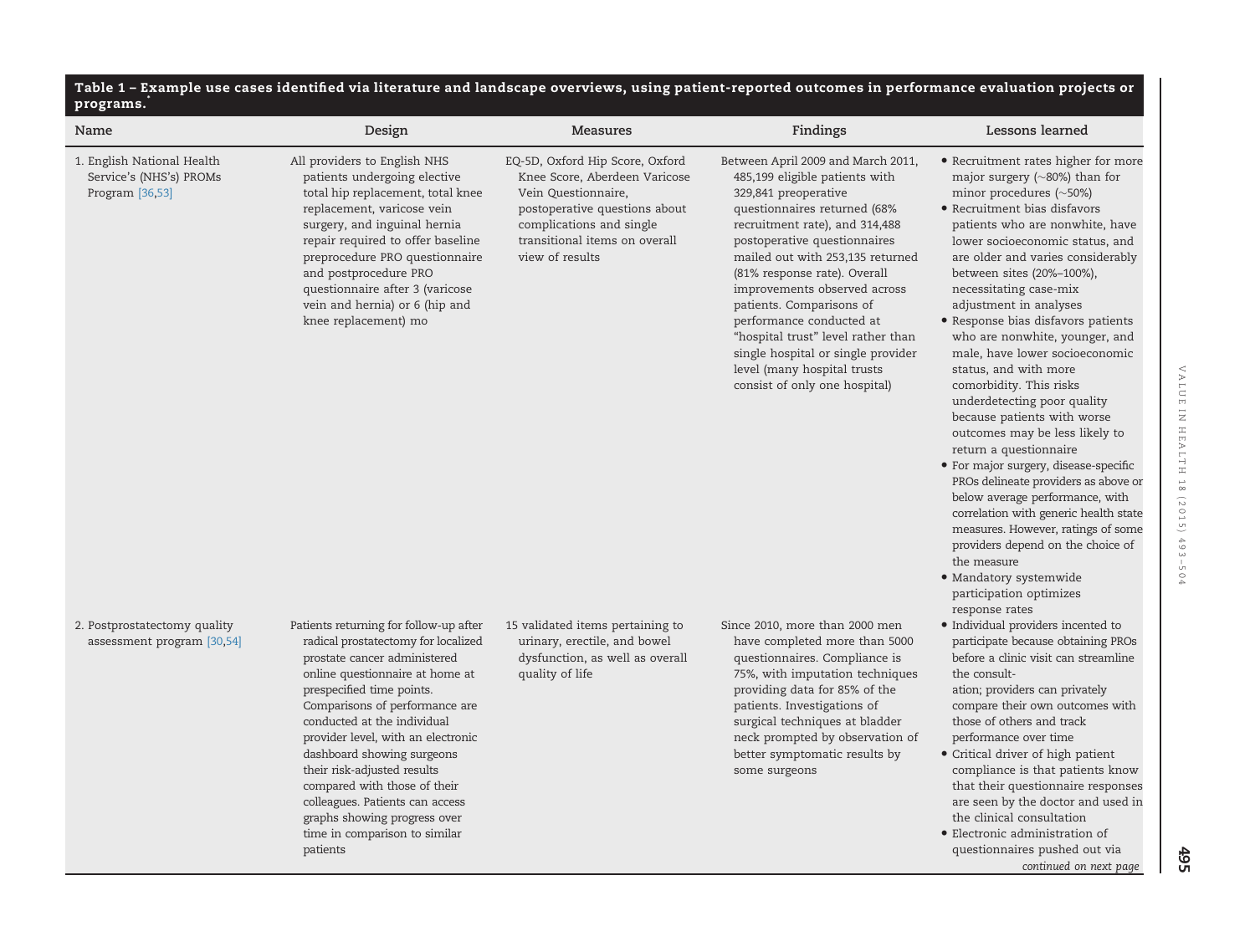| Table 1 - continued                                                                                                                                                 |                                                                                                                                                                                                                                                                                                                                                                                                                                                                                        |                                                                                                                           |                                                                                                                                                                                                                                                                                                                                       |                                                                                                                                                                                                                                                                                                                                                                                                                                                                                                                                                                              |
|---------------------------------------------------------------------------------------------------------------------------------------------------------------------|----------------------------------------------------------------------------------------------------------------------------------------------------------------------------------------------------------------------------------------------------------------------------------------------------------------------------------------------------------------------------------------------------------------------------------------------------------------------------------------|---------------------------------------------------------------------------------------------------------------------------|---------------------------------------------------------------------------------------------------------------------------------------------------------------------------------------------------------------------------------------------------------------------------------------------------------------------------------------|------------------------------------------------------------------------------------------------------------------------------------------------------------------------------------------------------------------------------------------------------------------------------------------------------------------------------------------------------------------------------------------------------------------------------------------------------------------------------------------------------------------------------------------------------------------------------|
| Name                                                                                                                                                                | Design                                                                                                                                                                                                                                                                                                                                                                                                                                                                                 | <b>Measures</b>                                                                                                           | Findings                                                                                                                                                                                                                                                                                                                              | Lessons learned                                                                                                                                                                                                                                                                                                                                                                                                                                                                                                                                                              |
|                                                                                                                                                                     |                                                                                                                                                                                                                                                                                                                                                                                                                                                                                        |                                                                                                                           |                                                                                                                                                                                                                                                                                                                                       | automated e-mails, with backup<br>data collection via staff-<br>distributed iPads in clinics,<br>optimizes compliance<br>• Electronic PRO system is<br>inexpensive<br>• PROs obtained for clinical purposes<br>can be used as end points of<br>observational and experimental<br>research                                                                                                                                                                                                                                                                                    |
| 3. Centers for Medicare & Medicaid<br>Services (CMS)-approved<br>registry for percutaneous<br>transcatheter aortic valve<br>replacement (TAVR) coverage<br>[39, 55] | In 2012, the CMS approved a<br>National Coverage<br>Determination (NCD) for TAVR.<br>The NCD permits coverage at<br>qualified sites using an FDA-<br>approved device for FDA-labeled<br>indications, and requires all<br>patients to be included in a<br>national TAVR registry. The STS/<br>ACC TVT Registry is the first<br>approved registry for this<br>purpose, and was developed by<br>the Society of Thoracic Surgeons<br>(STS) and the American College<br>of Cardiology (ACC) | Kansas City Cardiomyopathy<br>Questionnaire (KCCQ) Short<br>Form                                                          | Public program specifications require<br>the inclusion of patient-reported<br>outcomes. The prosp-<br>ective registry launched in Sum-<br>mer 2012 with participation<br>required for CMS reimbursement                                                                                                                               | • Program demonstrates CMS<br>interest in understanding patient<br>symptom experience and self-<br>reported health status<br>• Compliance and results pending<br>(registry recently launched). Data<br>anticipated to benchmark<br>performance and identify patient<br>and operator/center sources of<br>variability, and characterize the<br>symptom burden of patients<br>undergoing TAVR<br>• Program will reflect the feasibility<br>of collecting data about how<br>patients feel and how they<br>improve after treatment as a<br>component of CMS-required<br>evidence |
| 4. Diabetes pay-for-performance<br>PRO Evaluation [31]                                                                                                              | Cross-sectional telephone<br>interview to measure quality of<br>care for patients with diabetes<br>mellitus in pay-for-performance<br>program. Newly enrolled<br>patients $(<$ 3 mo in program)<br>compared with long-term<br>participants $(>1$ y in program)                                                                                                                                                                                                                         | Satisfaction, compliance, lifestyle/<br>habits (exercise, diet), and self-<br>care questionnaire                          | 46% response rate with 1796<br>respondents with complete<br>information (1238 case group, 558<br>control group). Imputation<br>methods used. Long-term<br>participants had better outcomes<br>than did new enrolle-<br>es including self-care (including<br>foot care), exercise, diet,<br>medication compliance, and<br>satisfaction | • Range of patient-reported metrics<br>includes medication compliance,<br>self-care, and lifestyle, which can<br>be used to evaluate performance<br>· Case-control design is feasible in<br>this context<br>· Cross-sectional design is feasible,<br>although methods to enhance<br>response rates might minimize<br>missing data                                                                                                                                                                                                                                            |
| 5. Dartmouth-Hitchcock Spine<br>Center project [32,56]                                                                                                              | Patients complete 30-min online<br>questionnaire at baseline and<br>before each follow-up visit.<br>Summary reports with                                                                                                                                                                                                                                                                                                                                                               | Symptom, functional status/<br>activity, weakness, employment<br>status, and lifestyle<br>questionnaire. Patient-reported | All spine clinic patients participate.<br>Data shared at the patient and<br>provider level to guide clinical                                                                                                                                                                                                                          | · Minimize response burden for<br>patients by using brief items and<br>questionnaires that are valid,<br>reliable, and sensitive to change<br>continued on next page                                                                                                                                                                                                                                                                                                                                                                                                         |

VALUE IN HEALTH 18 (2015) 493 VALUE IN HEALTH 18 (2015) 493-504 496  $^{10}$ 615)  $^{10}$ 493-504  $^{10}$ 715  $^{11}$ N HEALTH 18 (2015) 493-504

967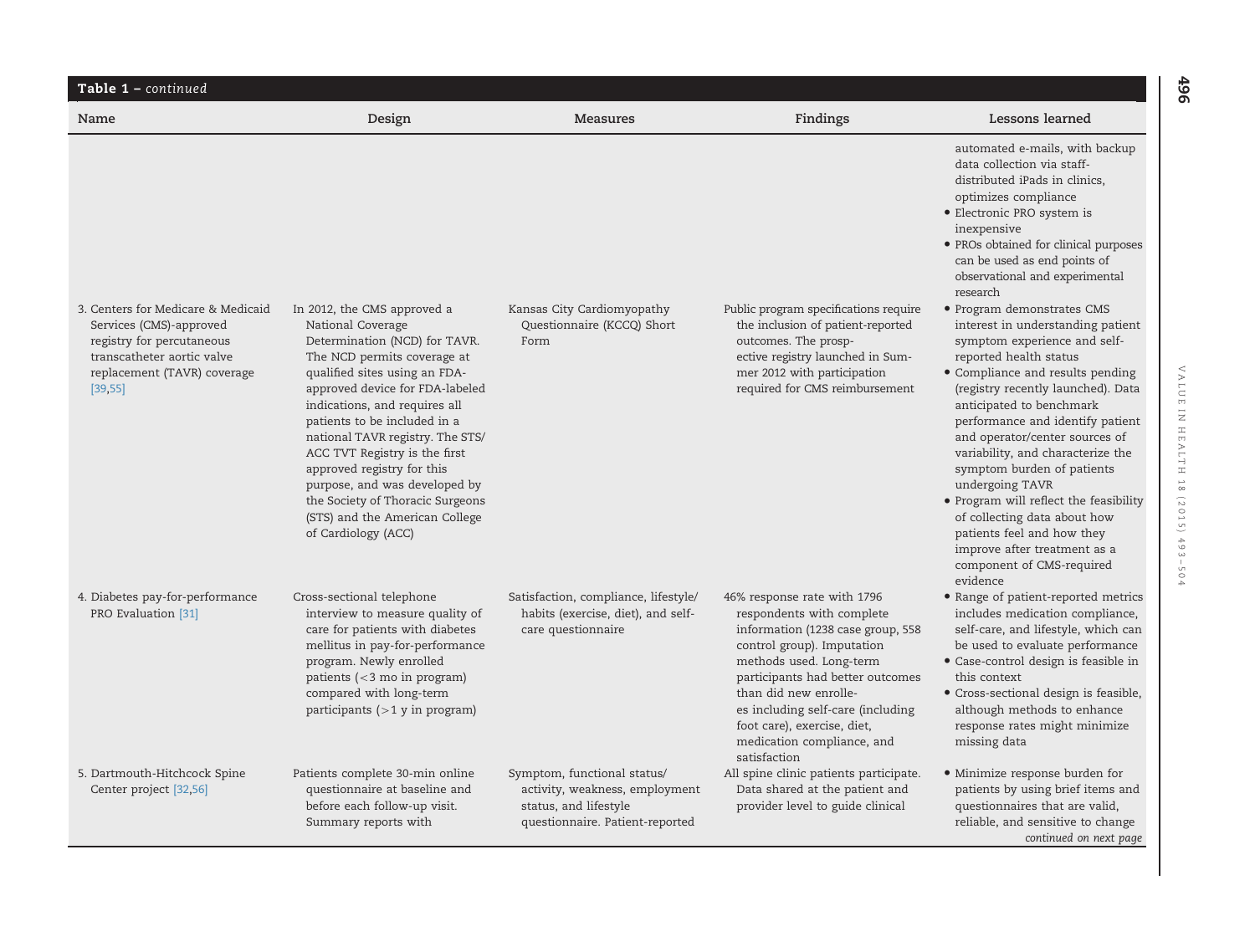|                                                                               | longitudinal trends given to<br>providers. Population-level data<br>reported publicly online<br>including the proportion of<br>patients who experience<br>improved pain and functioning<br>after surgical or nonsurgical<br>interventions, as well as the<br>proportion of patients with<br>numbness and/or weakness | data combined with other<br>clinical and cost outcomes in<br>analyses                                                    | practice, and at the institutional<br>level for public reporting                                                                                                                                                                                                                                                                                                                                                                                                          | over time<br>· Questions should have clear<br>purpose, be salient to patients and<br>care teams (i.e., match needs and<br>preferences), and be actionable<br>• Summary reports for patients and<br>clinicians enhance engagement<br>• Collaboration with key nonclinical<br>stakeholders (employers,<br>purchasers, researchers, patient<br>advocates) and financial<br>incentives or cost-sharing can<br>enhance adoption and use<br>• Importance of case-mix<br>adjustment |
|-------------------------------------------------------------------------------|----------------------------------------------------------------------------------------------------------------------------------------------------------------------------------------------------------------------------------------------------------------------------------------------------------------------|--------------------------------------------------------------------------------------------------------------------------|---------------------------------------------------------------------------------------------------------------------------------------------------------------------------------------------------------------------------------------------------------------------------------------------------------------------------------------------------------------------------------------------------------------------------------------------------------------------------|------------------------------------------------------------------------------------------------------------------------------------------------------------------------------------------------------------------------------------------------------------------------------------------------------------------------------------------------------------------------------------------------------------------------------------------------------------------------------|
| 6. Swedish Rheumatology Quality<br>Register [37,56]                           | Patients with rheumatologic<br>illnesses being treated at<br>participating clinics complete a<br>10-15-min questionnaire (paper<br>or online) before clinic visits.<br>Summary reports reviewed by<br>patients and providers at visits.<br>Data linked to national EHR<br>system                                     | Pain, swollen and/or tender joints,<br>general well-being, daily<br>activities, health state (EQ-5D),<br>ability to work | Program operating since 1995. By<br>2012, 64 clinics participating,<br>with 25 clinics using online<br>forms. Data shared at the patient<br>and provider level to guide<br>clinical practice, and at the<br>national level for comparing<br>change scores over time between<br>practices                                                                                                                                                                                  | · Migration to electronic system<br>from paper is feasible but requires<br>local engagement<br>• Integration of electronic PROs with<br>a national EHR system is feasible<br>• Data collected to enhance clinical<br>practice and patient-provider<br>communication can also be used<br>to compare performance between<br>clinics<br>• Importance of case-mix<br>adjustment                                                                                                  |
| 7. Boeing Intensive Outpatient<br>Care Program (IOCP) pilot project<br>$[40]$ | Patients participating in a<br>purchaser-sponsored patient-<br>centered medical home pilot<br>program complete questions<br>about physical and mental<br>health                                                                                                                                                      | Physical and mental functioning<br>questions, and patient-reported<br>employment information                             | Starting in 2007, 740 employees and<br>dependents enrolled, with 15%<br>improvement in physical<br>functioning scores, 16%<br>improvement in mental<br>functioning scores, and 56%<br>improvement in patient-reported<br>missed workdays                                                                                                                                                                                                                                  | • Patient-reported data reflect<br>improved quality of care and<br>correlate with other metrics of<br>performance<br>· Feasible to integrate PROs into<br>performance-improvement<br>measurement efforts                                                                                                                                                                                                                                                                     |
| 8. Mastectomy and Breast<br>Reconstruction (MBR) Audit [38]                   | All adult women in England and<br>Wales undergoing mastectomy<br>and/or breast reconstruction for<br>breast cancer complete<br>questions about satisfaction<br>with results of surgery,<br>satisfaction with provider(s),<br>symptoms, sexual function, and<br>quality of life longitudinally                        | <b>BREAST-Q</b>                                                                                                          | Between 2008 and 2009, 18,216<br>women aged 16 y and older<br>enrolled with follow-up data now<br>collected 3 and 18 mo after<br>surgery. At 18 mo, among women<br>undergoing mastectomy without<br>breast reconstruction, 83% were<br>satisfied with how they looked<br>clothed and 42% unclothed vs.<br>women undergoing immediate<br>reconstruction among whom 90%<br>were satisfied clothed and 59%<br>unclothed vs. women undergoing<br>delayed reconstruction among | • Context-specific questions<br>designed for a particular patient<br>population and procedure<br>provides meaningful information<br>to advise future patients and<br>decision makers<br>• Feasible to implement a universal<br>longitudinal PRO data collection<br>initiative in a targeted population                                                                                                                                                                       |

VALUE IN HEALTH 18 (2015) 493 – 504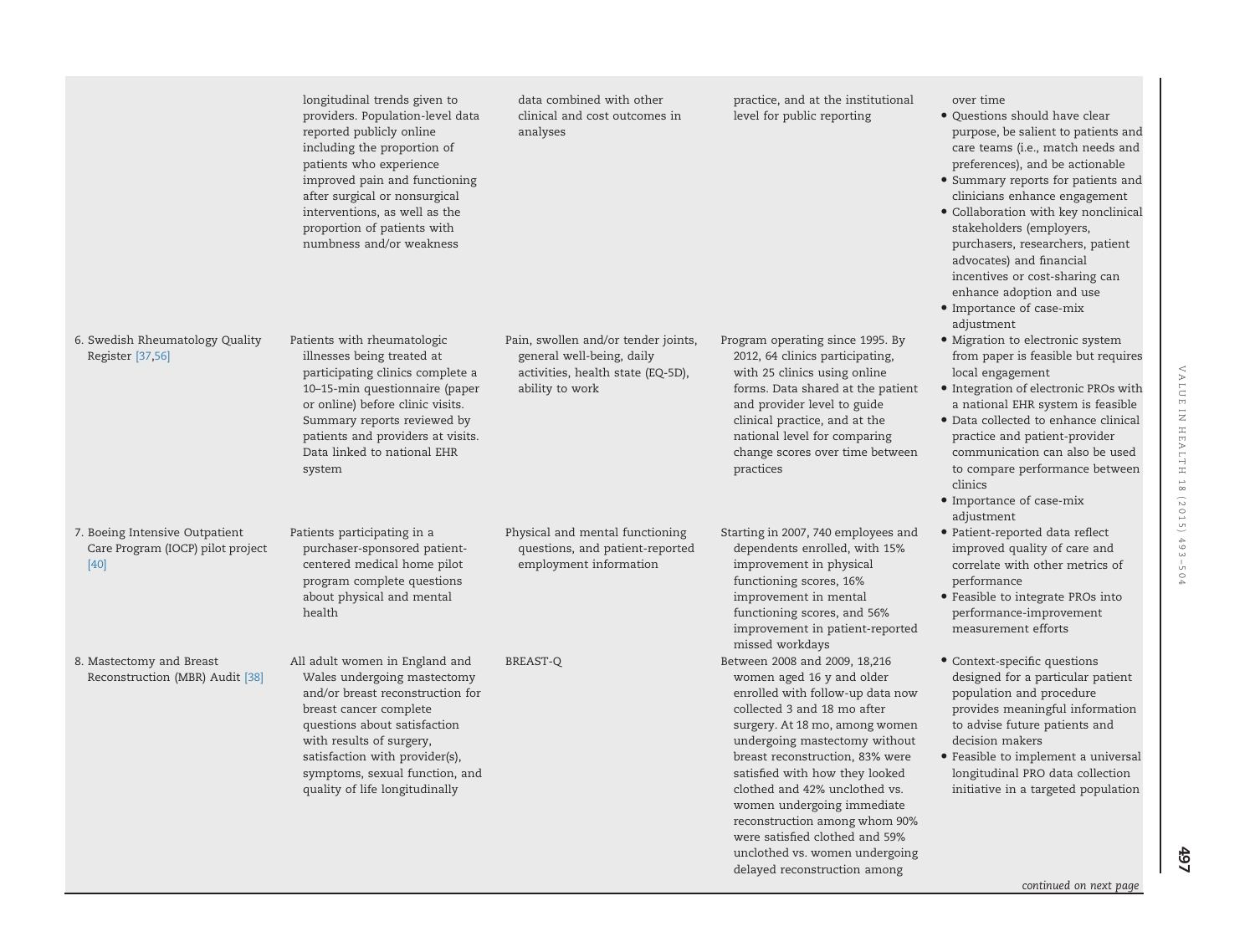| Table 1 - continued                                                              |                                                                                                                                                                                                                                                                                                                                                                                                          |                                                                                                                                                                                                         |                                                                                                                                                                                                                                                                                                                                                                                                                                                                                                                                                                                                                                                                                                                                    |                                                                                                                                                                                                                                                                                                                                                                                                                                                                                                                                                                                                                                                          |
|----------------------------------------------------------------------------------|----------------------------------------------------------------------------------------------------------------------------------------------------------------------------------------------------------------------------------------------------------------------------------------------------------------------------------------------------------------------------------------------------------|---------------------------------------------------------------------------------------------------------------------------------------------------------------------------------------------------------|------------------------------------------------------------------------------------------------------------------------------------------------------------------------------------------------------------------------------------------------------------------------------------------------------------------------------------------------------------------------------------------------------------------------------------------------------------------------------------------------------------------------------------------------------------------------------------------------------------------------------------------------------------------------------------------------------------------------------------|----------------------------------------------------------------------------------------------------------------------------------------------------------------------------------------------------------------------------------------------------------------------------------------------------------------------------------------------------------------------------------------------------------------------------------------------------------------------------------------------------------------------------------------------------------------------------------------------------------------------------------------------------------|
| Name                                                                             | Design                                                                                                                                                                                                                                                                                                                                                                                                   | <b>Measures</b>                                                                                                                                                                                         | Findings                                                                                                                                                                                                                                                                                                                                                                                                                                                                                                                                                                                                                                                                                                                           | Lessons learned                                                                                                                                                                                                                                                                                                                                                                                                                                                                                                                                                                                                                                          |
| 9. Minnesota Community<br>Measurement Depression and<br>Orthopedic Measures [41] | State-mandated program for<br>primary care and psychiatric<br>practices across Minnesota to<br>collect and submit longitudinal<br>patient depression scores via<br>secure EMR portal, and pilot for<br>state-mandated program for<br>orthopedic and neurosurgical<br>practices across Minnesota to<br>collect and submit longitudinal<br>patient functional status scores<br>via secure EMR portal       | PHQ-9 (for depression program);<br>Oxford Knee Score, Oswestry<br>Disability Index, VAS Pain Scale<br>(for orthopedic program)                                                                          | whom 93% were satisfied clothed<br>and 76% unclothed<br>For depression program, since 2009,<br>patients have reported baseline<br>and follow-up depression scores<br>at 6- and 12-mo time points $(\pm 1)$<br>mo). Currently, $\sim$ 80% of eligible<br>Minnesota practices participate.<br>Six-month depression remission<br>rates remain low overall (6%<br>statewide), with some clinics<br>achieving higher rates (15%-24%).<br>Practice-level support resources<br>for patient care management and<br>between-visit communication<br>associated with higher remission<br>rates. Six-month follow-up rate is<br>25% ( $N = 75,953$ ) but improving<br>annually. Orthopedic program<br>currently in data collection phase       | • Primary care clinicians accept<br>depression score collection and<br>reporting<br>· Many patients are lost to follow-<br>up, suggesting need for backup<br>data collection methods<br>• Minnesota Health Reform<br>mandated the collection of this<br>measure from all physician clinics<br>in the state of Minnesota (primary<br>care and psychiatry). Before this<br>point in time, $\sim$ 70% of the clinics<br>participated voluntarily<br>• The PHQ-9 tool was relatively easy<br>for software vendors to add to the<br>EMR, easing data collection and<br>extraction burden. PHQ-9 coded<br>for LOINC, which supports<br>eMeasure specifications |
| 10. Medicare (CMS) Health<br>Outcomes Survey (HOS) [33,57]                       | Administered by the CMS, with<br>assistance by the National<br>Committee for Quality<br>Assurance (NCQA). All managed<br>care plans with Medicare<br>Advantage contracts must<br>participate, with a goal to collect<br>data toward quality<br>improvement, accountability,<br>and public reporting, ultimately<br>as part of the Five-Star Quality<br>Rating system for the Medicare<br>Advantage Plans | HOS (includes specific patient-<br>reported items to assess<br>selected symptoms, functional<br>status, mental health,<br>comorbidities, and other<br>questions toward case-mix and<br>risk adjustment) | Since 1998, the HOS has been<br>administered annually to a<br>random sample of Medicare<br>beneficiaries from each<br>participating Medicare<br>Advantage Organization, with<br>repeat survey administration 2 y<br>later, with an annual cohort<br>sample size randomly chosen in<br>those plans over 1000.<br>Compliance rates range between<br>about 50% and 85% by year of<br>cohort. Performance of plans is<br>classified for a mental summary<br>score and physical summary as<br>being better, same, or worse than<br>expected. HOS survey results are<br>included as part of the Medicare<br>Advantage Quality and<br>Performance Plan Ratings System<br>to be used by the CMS as the<br>basis for quality bonus payments | • A payer-developed PRO<br>performance evaluation strategy is<br>feasible<br>• PRO data can be combined with<br>other performance measures<br>• PRO data can be used within the<br>context of a pay-for-performance<br>program<br>• Two-year follow-up is feasible,<br>although response rates vary from<br>year to year<br>• Patient self-reporting can be used<br>continued on next page                                                                                                                                                                                                                                                               |

VALUE IN HEALTH 18 (2015) 493 VALUE IN HEALTH 18 (2015) 493-504

498  $^{10}$ 504  $^{10}$ 704  $^{10}$ 51  $^{10}$ 51  $^{11}$ 51  $^{11}$ 81  $^{12}$ 71  $^{13}$ 81  $^{12}$ 93  $^{-5}$ 

867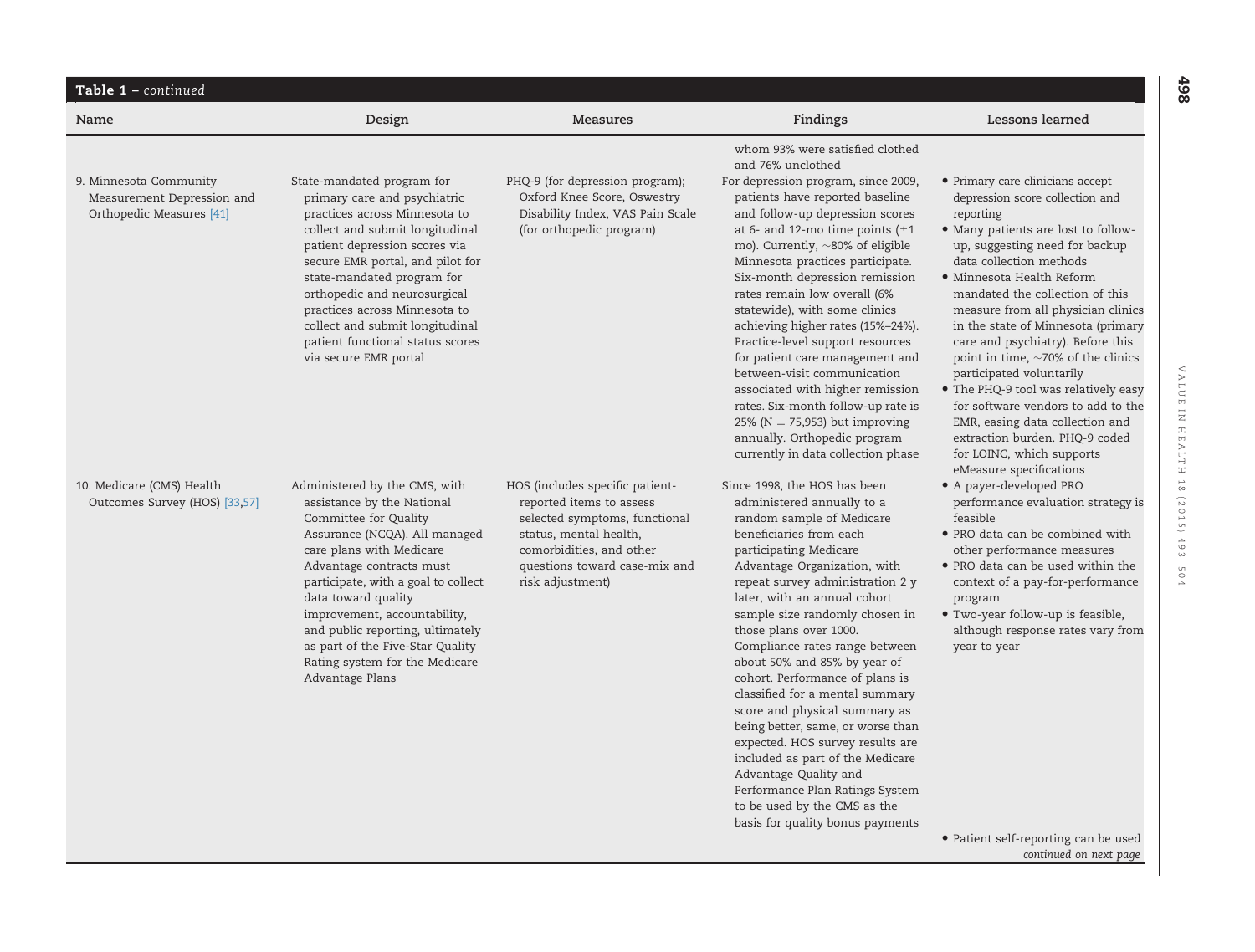| 11. Cancer Care Ontario<br>Chemotherapy Symptoms [34]                                                        | Across the Canadian province of<br>Ontario, internet kiosks installed<br>in outpatient oncology clinics<br>for patient voluntary symptom<br>self-reporting at clinic visits                                                                           | Edmonton Symptom Assessment<br>Scale (ESAS)                                   | Program administered in 2006.<br>Performance measures included<br>proportion of patients<br>completing the ESAS at initial<br>and follow-up visits; proportion<br>of patients with severe<br>symptoms whose symptoms are<br>improved at subsequent<br>assessment; proportion of<br>patients self-reporting<br>depression who are further<br>assessed or referred for<br>psychosocial resources within 72<br>h. Within 1 y of implementation,<br>improvements seen in symptom<br>screening rates and symptom<br>control | as both a process (% completing<br>ESAS) and an outcome measure<br>(symptom improvement over<br>time; timely referral) in the same<br>implementation<br>· Regional entities overseeing care<br>can be engaged by a central<br>administration to implement a<br>systemwide program<br>• Compliance rates may not be<br>optimal with "voluntary" patient<br>reports via clinic-based kiosks.<br>Patients may have other priorities<br>at clinic visits, and those too ill to<br>attend visits are missed |
|--------------------------------------------------------------------------------------------------------------|-------------------------------------------------------------------------------------------------------------------------------------------------------------------------------------------------------------------------------------------------------|-------------------------------------------------------------------------------|------------------------------------------------------------------------------------------------------------------------------------------------------------------------------------------------------------------------------------------------------------------------------------------------------------------------------------------------------------------------------------------------------------------------------------------------------------------------------------------------------------------------|--------------------------------------------------------------------------------------------------------------------------------------------------------------------------------------------------------------------------------------------------------------------------------------------------------------------------------------------------------------------------------------------------------------------------------------------------------------------------------------------------------|
| 12. Managed Health Care<br>Association (MHCA) Outcomes<br>Management System<br>Consortium Asthma Survey [35] | Cross-sectional survey mailed to<br>adult asthma patients enrolled<br>in 12 managed care<br>organizations                                                                                                                                             | Questionnaire including asthma<br>symptoms and overall health<br>status items | Survey mailed to 1954 patients at a<br>single time point. Primary finding<br>related to patient-reported data<br>is greater likelihood of improved<br>asthma symptoms when<br>treatment is under the<br>supervision of a specialty-trained<br>(i.e., pulmonologist) rather than<br>generalist physician                                                                                                                                                                                                                | • Cross-sectional surveys can<br>provide between-practitioner-<br>level data<br>• Consortia of payer organizations<br>may be used as a mechanism for<br>administering surveys to patients                                                                                                                                                                                                                                                                                                              |
| 13. English Heavy Menstrual<br>Bleeding Audit [42]                                                           | All adult women in England<br>attending NHS gynecological<br>outpatient clinics for heavy<br>menstrual bleeding complete<br>questions about symptoms,<br>functional status, and health-<br>related quality of life. Mailed<br>questionnaire 1 y later | Uterine Fibroid Symptoms and QoL<br>Questionnaire (UFS-QOL), EQ-5D            | Baseline questionnaires<br>administered to 15,812 women<br>between February 2011 and<br>January 2012 (recruitment rate<br>$\sim$ 30%), with follow-up<br>questionnaires sent 1 y later; 148<br>of 154 hospital trusts<br>participating. One-year follow-up<br>underway                                                                                                                                                                                                                                                 | • Recruitment of patients referred to<br>specialist outpatient clinic much<br>lower than recruitment of those<br>undergoing surgical procedure/<br>treatment (compared with other<br>national England programs)<br>· Difficult to determine recruitment<br>rate in outpatient clinic because<br>hospital administrative data on<br>outpatients are limited (no<br>diagnostic data) compared with<br>data on inpatients                                                                                 |

BREAST-Q, Breast Reconstruction Questionnaire; EHR, electronic health record; EMR, electronic medical record; EQ-5D, EuroQol five-dimensional questionnaire; FDA, Food and Drug Administration; LOINC, Logical Observation Identifiers Names and Codes; PHQ-9, Patient Health Questionnaire-9; PRO, patient-reported outcome; PROMs, patient-reported outcome measures; TVT, Transcatheter Valve Trial; VAS, visual analogue scale.

\* It is recognized that this list may not be exhaustive.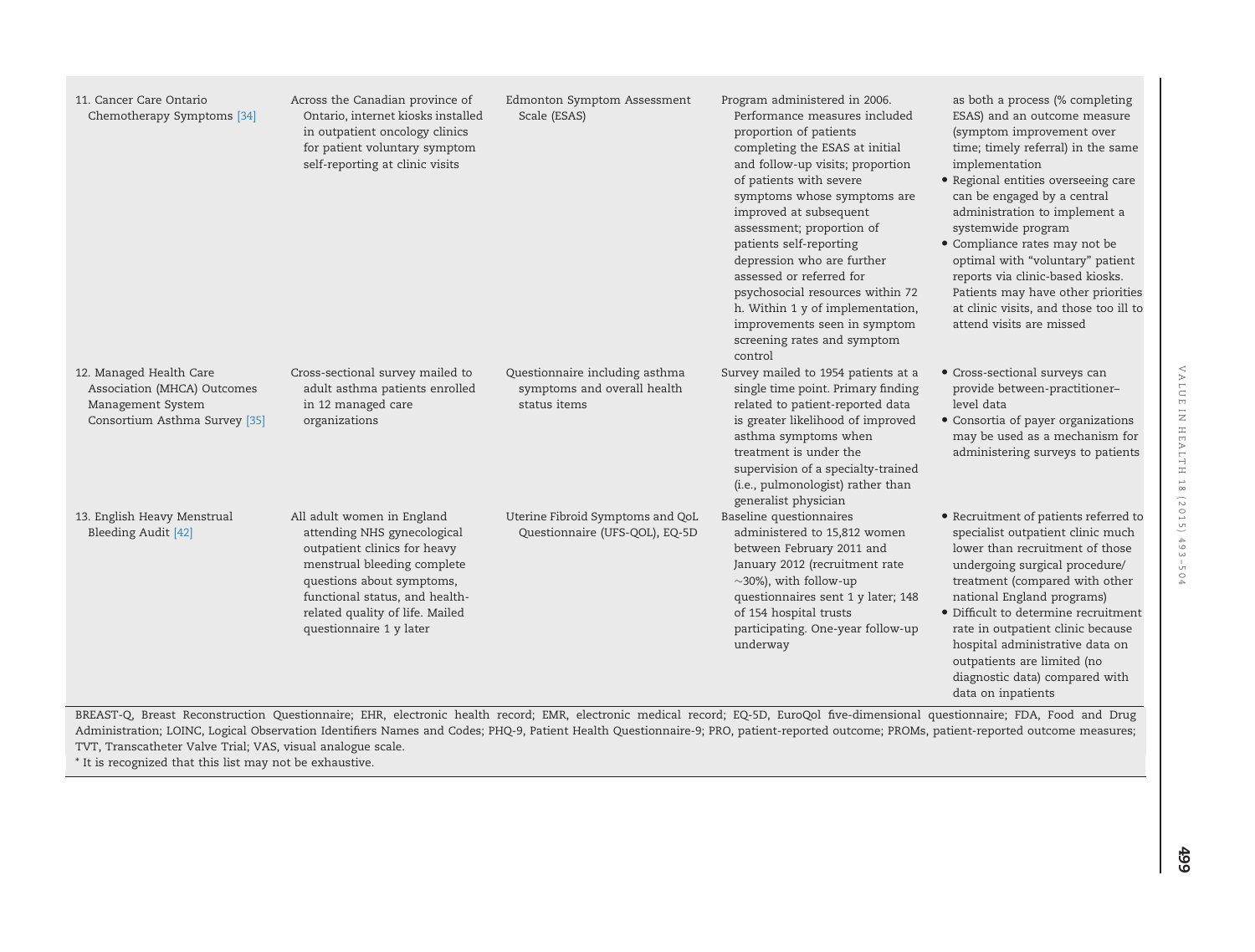| Best practice                                                                                                                                                                                                                                      | Considerations                                                                                                                                                                                                                                                                                                                                                                                                                                                                                                                                                                                      | <b>Corresponding National Quality</b><br>Forum (NQF) measure evaluation<br><i>criteria</i>                                                           |
|----------------------------------------------------------------------------------------------------------------------------------------------------------------------------------------------------------------------------------------------------|-----------------------------------------------------------------------------------------------------------------------------------------------------------------------------------------------------------------------------------------------------------------------------------------------------------------------------------------------------------------------------------------------------------------------------------------------------------------------------------------------------------------------------------------------------------------------------------------------------|------------------------------------------------------------------------------------------------------------------------------------------------------|
| 1. A rationale for measuring the<br>outcome should be described                                                                                                                                                                                    | • Is a knowledge gap described and<br>justified?<br>• Is there evidence that the outcome is<br>meaningful and important to patients,<br>caregivers, and/or other stakeholders?<br>· How does patient self-reporting in<br>particular address the gap?<br>• Are patients the most appropriate source<br>of information?                                                                                                                                                                                                                                                                              | • Evidence, Performance Gap, and<br>Priority (Impact)-Importance to<br>Measure and Report                                                            |
| 2. The intended context of use<br>should be described and<br>justified                                                                                                                                                                             | • Is the intended context of use clearly<br>described and justified?<br>• How is information from the measure<br>expected to inform change in practice to<br>improve performance in the intended<br>context of use?<br>• How will the nominated measure<br>complement other measures to improve<br>understanding of performance in the<br>intended context of use?<br>• Is there variability in the outcome at the<br>practice or practitioner level?                                                                                                                                               | • Evidence, Performance Gap, and<br>Priority (Impact)-Importance to<br>Measure and Report<br>• Comparison to Related or Competing<br><b>Measures</b> |
| 3. The measure should be<br>adequately developed for the<br>intended context of use (or a<br>similar context of use), including<br>demonstration of<br>meaningfulness and importance<br>to patients as well as adequate<br>psychometric properties | • Is the underlying concept to be measured<br>clearly identified (e.g., postchemotherapy<br>nausea)?<br>• Is there prior or planned qualitative work<br>in a patient population similar to the<br>intended context of use demonstrating<br>understanding of terminology and<br>mapping of the terminology to the<br>underlying concept(s) of interest?<br>• Is there evidence of adequate<br>psychometric properties of the measure,<br>including construct validity and<br>reliability; meaningfulness of score<br>changes in a comparable population; and<br>reasonableness of the recall period? | • Reliability and Validity—Scientific<br>Acceptability of Measure Properties                                                                         |
| 4. There should be prior or planned<br>work using the measure in the<br>intended context of use (or a<br>similar context of use),<br>demonstrating that it is<br>sensitive to change and<br>clinically actionable                                  | • Has the measure been shown to detect<br>changes over time or differences between<br>known patient groups, practices, and/or<br>procedures?<br>• Does the measure detect change in<br>clinical action(s)?<br>• Is there evidence that there is not a floor<br>or ceiling effect of the measure in the<br>intended context of use?                                                                                                                                                                                                                                                                  | • Feasibility<br>• Usability and Use                                                                                                                 |
| 5. There should be a recommended<br>implementation strategy for the<br>measure in the intended context<br>of use                                                                                                                                   | • Is there a rationale for an administration<br>mode (e.g., paper, electronic) and<br>schedule (e.g., timing of follow-up<br>evaluations)?<br>• Is there a plan to maximize recruitment<br>and response rates (e.g., backup data<br>collection plan for nonrespondents)?<br>• Is proxy or surrogate reporting considered<br>allowable?<br>• Is there a plan to accurately identify<br>patients in the target population and<br>calculate the denominator (i.e., number<br>of people who were asked to complete<br>the measure)?                                                                     | • Feasibility<br>continued on next page                                                                                                              |

# Table 2 – Methodological best practices and associated considerations for developing and evaluating proposed patient-reported outcome performance measures (PRO-PMs).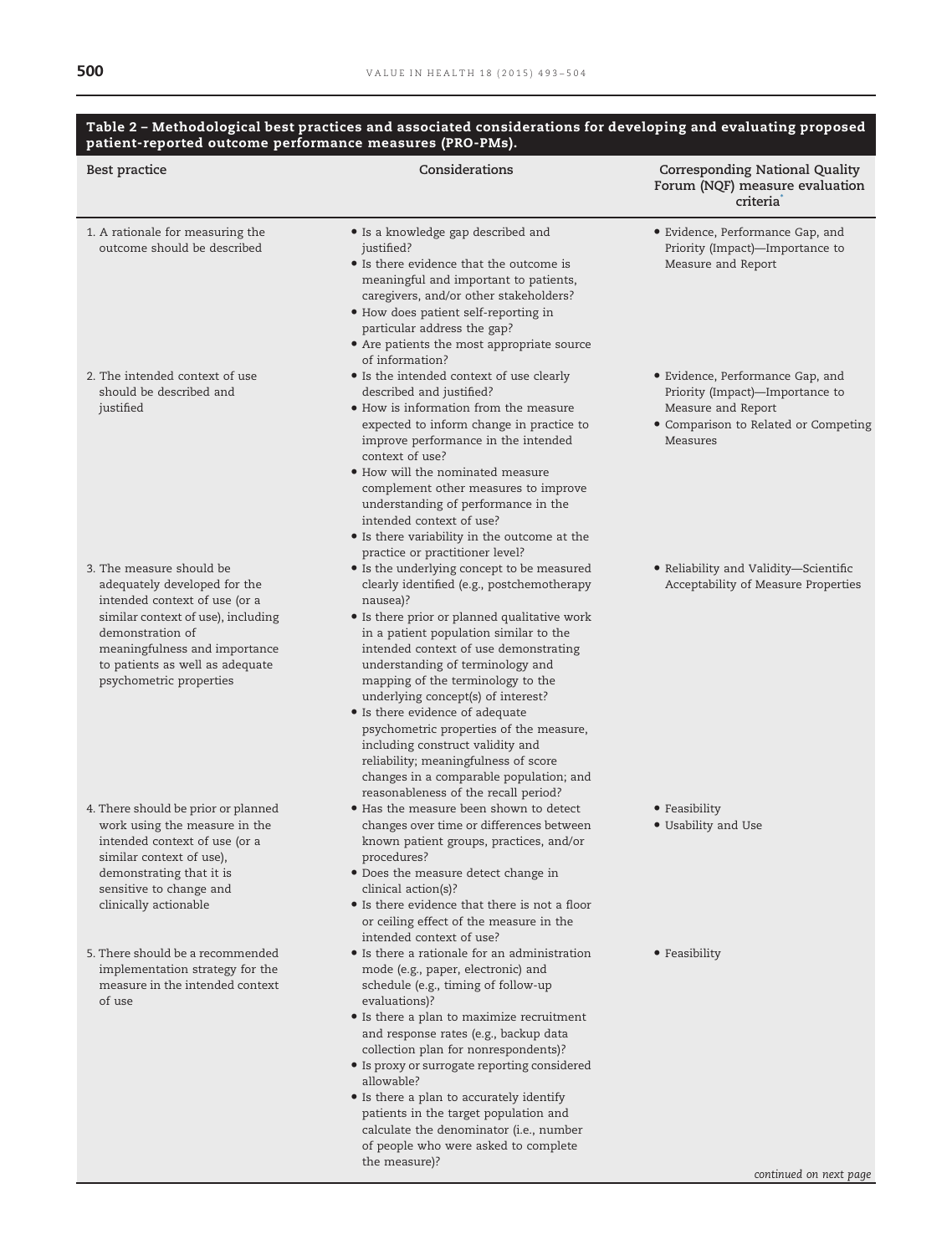| Table 2 - continued                                                                                                                            |                                                                                                                                                                                                                                                                                                                                                                                                                                       |                                                                                     |
|------------------------------------------------------------------------------------------------------------------------------------------------|---------------------------------------------------------------------------------------------------------------------------------------------------------------------------------------------------------------------------------------------------------------------------------------------------------------------------------------------------------------------------------------------------------------------------------------|-------------------------------------------------------------------------------------|
| Best practice                                                                                                                                  | Considerations                                                                                                                                                                                                                                                                                                                                                                                                                        | <b>Corresponding National Quality</b><br>Forum (NQF) measure evaluation<br>criteria |
| 6. There should be a recommended<br>analysis plan, including risk-<br>adjustment strategy, missing<br>data approach, and power<br>calculation  | · Is there a well-justified a priori risk-<br>adjustment or stratification strategy<br>based on evidence?<br>• Is there a plan to adjust analyses for case<br>mix, recruitment bias, and response bias?<br>• Is there a plan for imputing missing data,<br>with sensitivity analyses?<br>• What sample sizes are necessary for<br>planned analyses?                                                                                   | · Reliability and Validity-Scientific<br>Acceptability of Measure Properties        |
| 7. There should be a recommended<br>framework for interpreting<br>results, including unit(s) of<br>analysis and meaningful score<br>thresholds | · What unit of analysis is recommended (e.<br>g., hospital system, hospital, individual<br>practice, individual practitioner, and<br>patient-level)?<br>. What metrics should be used to reflect<br>performance (e.g., proportion of patients<br>achieving a specific score change;<br>proportion of providers who are outliers)?<br>• How are results of different PRO<br>measures that may not agree with each<br>other considered? | • Reliability and Validity-Scientific<br>Acceptability of Measure Properties        |
| 8. There should be a recommended<br>approach for reporting and<br>disseminating results                                                        | • Is there a suggested approach for<br>packaging and presenting reports to<br>practices, providers, and/or patients?                                                                                                                                                                                                                                                                                                                  | • Usability and Use                                                                 |
| 9. There should be a recommended<br>approach for assessing the<br>impact of the measurement<br>approach itself during/after<br>implementation  | • How can the ability to distinguish<br>between units of analysis be assessed?<br>• How can the risk assessment strategy be<br>assessed or revised?                                                                                                                                                                                                                                                                                   | • Comparison to Related or Competing<br>Measures                                    |
|                                                                                                                                                | * Details available from www.qualityforum.org/docs/measure_evaluation_criteria.aspx.                                                                                                                                                                                                                                                                                                                                                  |                                                                                     |

The importance of pilot work to evaluate response rates, sensitivity to within- and between-practice variations, appropriate unit(s) of analysis, and barriers to implementation, as well as continued evaluation of programs to improve implementation

strategies, is also emphasized. Use of measures with well-established psychometric properties is a common theme in the identified use cases and particularly in guidance documents, including qualitative and quantitative data to establish that patients in a target population understand terms and that terms map to underlying outcomes of interest; construct validity; reliability; sensitivity to change over time; appropriate recall period; meaningfulness of score thresholds and changes to patients; and adequacy of cultural, linguistic, and mode adaptation as needed.

The availability and use of methods to optimize response rates and minimize missing data is an almost universal theme, with approaches to optimize response rates including centralized data collection, reminder mechanisms, mandatory collection of information in practices (rather than voluntary or subpopulation collection), partnership with providers and communities, and use of proxy/surrogate reporting.

Most use cases include a risk/case-mix adjustment strategy. In some instances, adjustment for response rates is considered in analyses to avoid response bias; that is, patients with worse outcomes are less likely to return a questionnaire, so those providers who are most vigilant about obtaining follow-up questionnaires may recover a higher proportion of responses from sicker individuals with worse outcomes, making their results look worse if analyses are unadjusted.

An a priori plan for data analysis, interpretation, and dissemination is emphasized. This includes a plan for handling missing data using imputation methods because patient-reported data are often missing not at random [49]. Other issues include dealing with multiple end points/comparisons, measuring cross-sectional differences versus changes over time, adequacy of sample size and potential overpowering, and consideration of outliers in analyses. Most of these issues are not unique to PRO-based analyses.

# Best Practice Recommendations

Five a priori areas of review guided the panel in analyzing use cases and guidelines to extract best practices that facilitate the development of clinically meaningful and scientifically robust performance measures: selection of outcomes, development/ selection of metrics, implementation, analysis, and reporting/ dissemination. This analysis yielded nine best practices that are presented in Table 2 along with specific questions that can be considered to determine whether a measure abides by the recommendations. Panel agreement was unanimous on each; refinements were made on the basis of public comment (described below). The best practices were approved by the Physician Consortium for Performance Improvement Measures Implementation and Informatics Committee.

The panel concluded that a PRO measure should be considered within the proposed context of use and implementation strategy. Therefore, information about these should be provided with candidate measures. It is acknowledged that not all the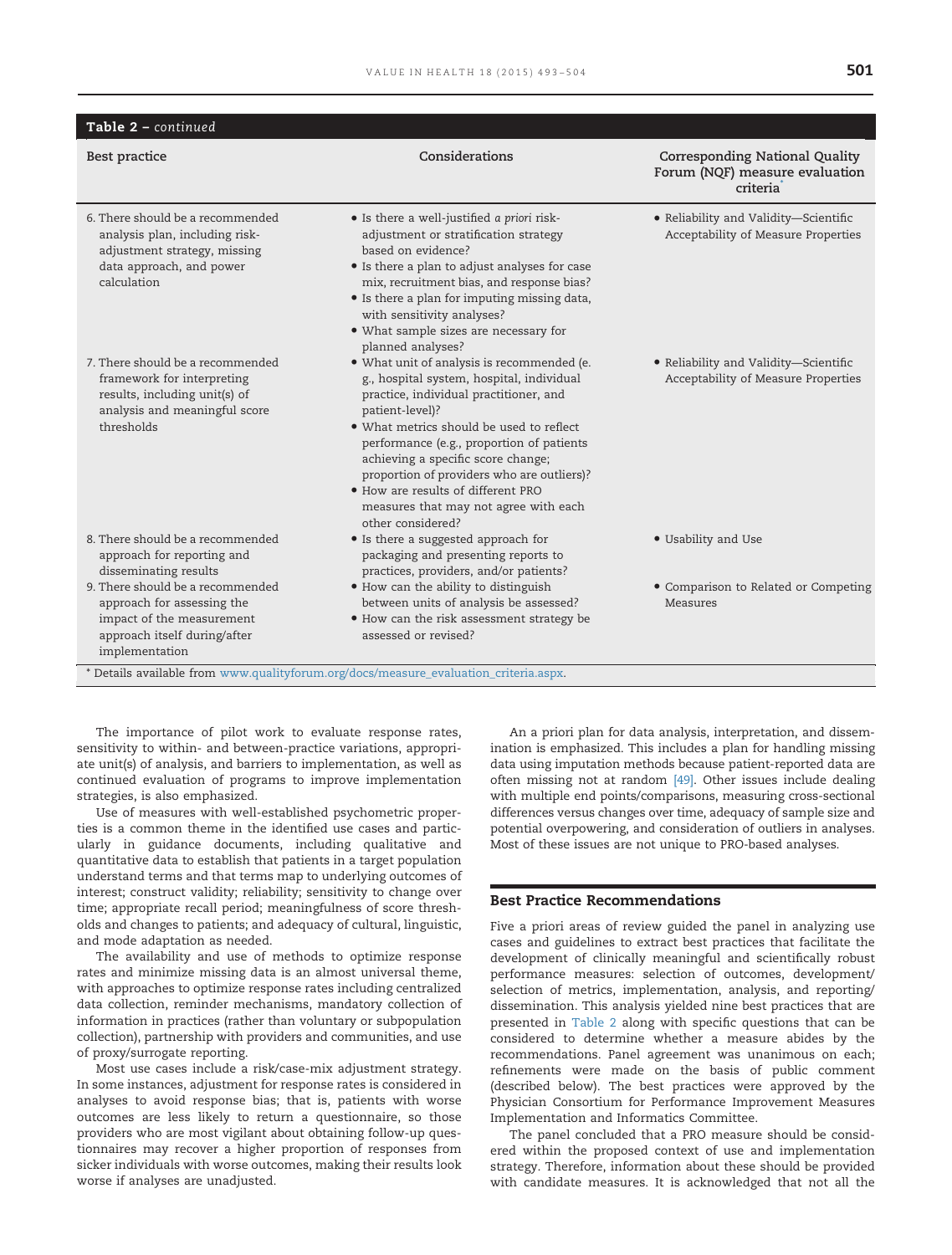information specified in the table will be available or appropriate for all approaches, especially in these early days of developing and testing PRO performance measures. But the considerations should be addressed, and some may be tested within early implementation or pilot work.

The panel concluded that an actionable PRO measure is one that can identify patients for whom changes in care might be warranted and detects changes in outcomes after treatment. Demonstration of this capacity is advisable before widespread implementation. Because the use of PROs in performance evaluation has been uncommon in the past, it is acknowledged that research in other related contexts may be relied upon initially for such evidence, such as use of a measure in clinical trials or comparative effectiveness research. When adapting an existing PROM for use in performance measurement (e.g., a measure initially developed for use in clinical research), it should be considered whether it 1) assesses outcomes that are meaningful in the population/context of interest and are actionable; 2) has been found understandable to patients in qualitative assessments; 3) demonstrates validity, reliability, and responsiveness; and 4) is feasible to implement (e.g., is not excessively lengthy, has available language translations if necessary, and can be administered electronically if necessary). Specific approaches for adapting PROMs into PRO-PMs have previously been described by the National Quality Forum (NQF), as well as details about the distinctions between PROs, PROMs, and PRO-PMs [50].

The goal of measuring PROs and rewarding performance on the basis of PROs is to encourage clinicians and organizations to adopt procedures that improve outcomes experienced by patients. Accurate measurement of PROs will be hindered if variation in performance among providers primarily reflects differences in the underlying populations served and adjustment methods are not used. Quantifying changes in scores over time compared with baseline, rather than relying on cross-sectional analyses, allows patients to serve as their own controls and accounts for baseline health status. It is acknowledged that risk-adjustment approaches may be refined over time in a particular program and that risk adjustment may be deemed unnecessary in some contexts (which should be demonstrated with empiric evidence). A practical example of how the best practices may be used to develop a measure is provided in Table 3.

# Harmonization with NQF White Paper and Public Comment

During the period of development of these best practices, the NQF produced a white paper outlining a pathway for PRO-PMs [50,51]. Because of the importance of the NQF as the major US organization for endorsing performance measures, it was considered important by the panel to harmonize the panel's and the NQF's efforts. Therefore, the panel's best practices and the NQF pathway were mapped to each other in a table to assist measure developers who may wish to understand how the different recommendations relate to each other (Table 2).

A draft of the best practice recommendations was posted on the Physician Consortium for Performance Improvement Web site during a 3-week public comment period. Input was elicited for each individual recommendation, and overall. The public comment process yielded feedback from 15 national and international organizations. No major substantive changes were suggested. Each comment was reviewed in a panel meeting with individual responses generated, and alterations to the recommendations were made on the basis of panel consensus.

# Purposes for Using PRO-PMs

On the basis of the use cases, the panel identified five purposes for which PRO measures may be used in performance evaluation (Table 4). An underlying premise is that PROs should be used when information sought is best known by the patient, for example,

# Table 3 – Example of how the best practices can be used to develop a measure.

A large network of community oncology practices is interested in understanding differences between practices in postchemotherapy nausea control as a potential quality measure. The rationale for this measure is published crosssectional data about rates of nausea, and about variable compliance with published antiemetic guidelines (best practice 1). The purpose of the measure is to understand whether there are variable rates of nausea control between practices that might be improved through educational programs or feedback to providers (best practice 2). An existing nausea measure from the National Cancer Institute's (NCI's) PRO-CTCAE symptom library is selected on the basis of published qualitative and quantitative data in a similar community practice context, providing evidence that the measure evaluates a symptom that is important and meaningful to patients, with acceptable validity and reliability. Relevant permissions from the NCI are obtained (best practices 3 and 4). A multidisciplinary planning panel, including patient representatives, identifies the pertinent population as patients receiving moderately or highly emetogenic chemotherapy according to existing criteria (best practice 2). It is determined on the basis of a literature review to use an automated telephone system (IVRS) with live interviewer backup to assess symptoms at baseline (and to collect baseline data for risk adjustment), as well as daily following chemotherapy for 7 d (best practice 5). The proportion of patients experiencing moderate and severe nausea at more than one time point following chemotherapy at the practice level is chosen as the a priori primary end point, with risk adjustment for age, comorbidities, stage of cancer, number of prior lines of chemotherapy, time since diagnosis, baseline quality of life (via a PROMIS single measure), baseline nausea, and comorbidities (best practices 6 and 7). Exploratory analyses will be used to evaluate alternative end points in the analysis phase and refine the risk adjustment model. A sample size is determined by a biostatistician on the basis of published effect sizes for similar patients, accounting for anticipated missing data and attrition (best practice 6). Results will be fed back to practices with a planned onsite educational program offered to sites with lower performance (best practice 8). Follow-up assessment of practices following educational programs is planned to assess the impact of the programs, in addition to eliciting provider feedback about the program (best practice 9).

IVRS, interactive voice response system; PRO-CTCAE, Patient-Reported Outcomes version of the Common Terminology Criteria for Adverse Events; PROMIS, Patient-Reported Outcomes Measurement Information System.

symptoms. This information can be used along with information from other sources, such as the medical chart. The table provides illustrations of how each of the five purposes could be pursued in specific contexts of use. These purposes are not mutually exclusive, and can be addressed together in a given assessment program, sometimes within the same data collection strategy.

# Discussion

This article presents use cases of PRO-PM development and implementation that along with several identified guidance documents informed the development of best practices. A group of purposes for developing PRO-PMs and using the best practices is also presented to guide measure developers in thinking about how PROs might best be used in a given context.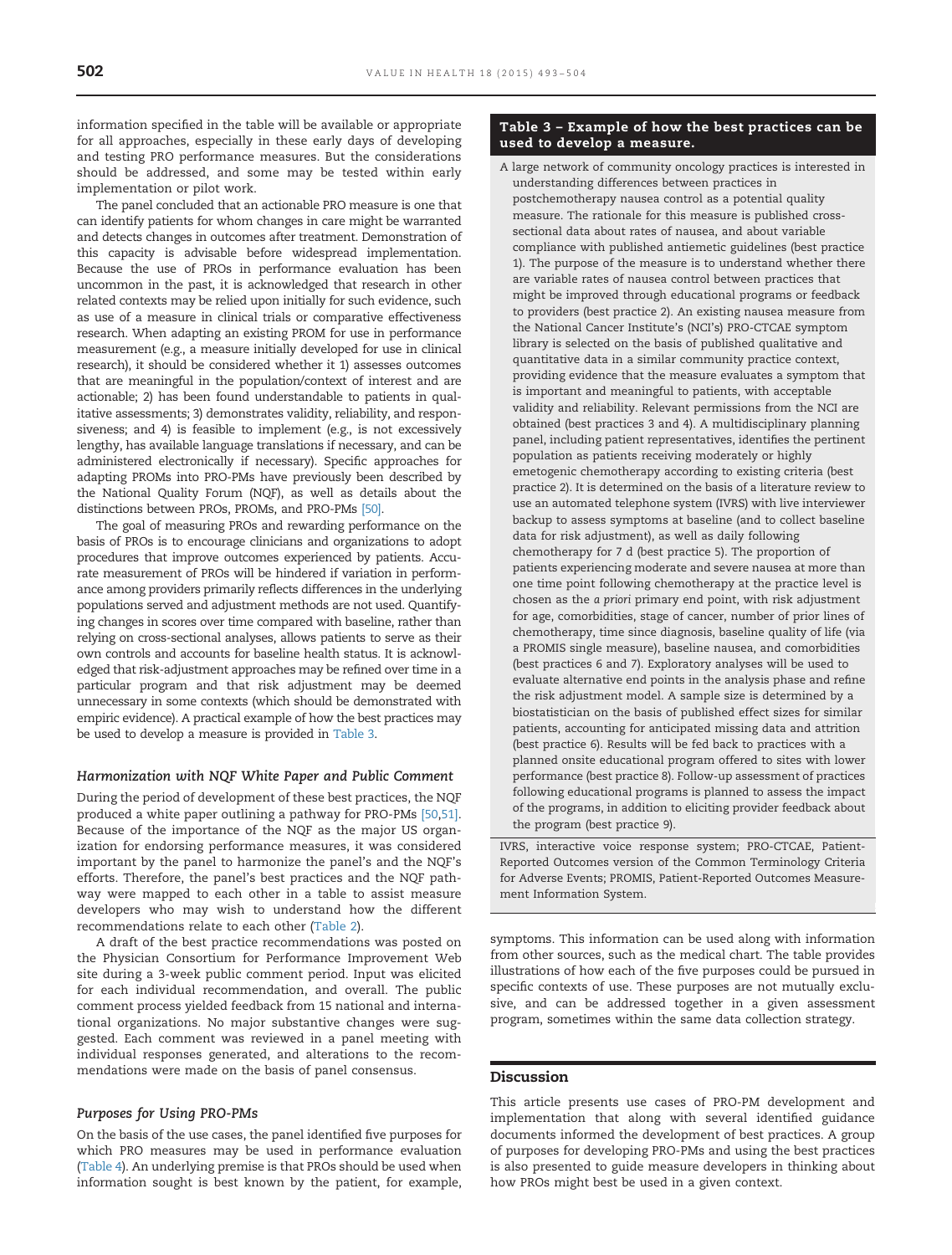# Table 4 – Various purposes for measuring patientreported outcomes (PROs) to assess performance, and examples.

| Purpose of PRO measure                                                                                                                                              | Example                                                                                                                                                                                                         |
|---------------------------------------------------------------------------------------------------------------------------------------------------------------------|-----------------------------------------------------------------------------------------------------------------------------------------------------------------------------------------------------------------|
| A. Assess appropriateness of<br>patients administered a<br>particular treatment<br>B. Assess appropriateness of<br>treatment administered to<br>particular patients | Measure the proportion of<br>patients with baseline<br>angina before angioplasty<br>Measure the proportion of<br>patients with<br>postchemotherapy nausea<br>for whom appropriate<br>antiemetics are prescribed |
| C. Assess impact of clinical<br>and/or self-care<br>management administered<br>for a particular condition                                                           | Measure the proportion of<br>patients with asthma<br>experiencing improvement<br>in dyspnea at prespecified<br>time points                                                                                      |
| D. Support or complement<br>other performance<br>measures                                                                                                           | Measure postprostatectomy<br>erectile dysfunction and<br>urinary incontinence in<br>combination with surgical<br>margins and local<br>recurrence rates                                                          |
| E. Assess the process of using<br>PROs in clinical and/or self-<br>care practice                                                                                    | Measure the proportion of<br>patients from whom direct<br>reports of salient symptoms<br>are collected at prespecified<br>time points                                                                           |

A key underlying premise of the best practices is that evaluation of a proposed PRO performance measure warrants more than simply understanding whether the measure is valid and reliable it requires an overall measurement strategy that takes into account the intended context of use, population, and meaningfulness to patients. It is acknowledged that at the current time, there is limited experience with these approaches, and the best practices are anticipated to evolve as evidence accumulates. It is also recognized that overly stringent standards should not hinder the endorsement of projects that may enrich knowledge and advance this area. Not all best practices will be abided by, or are appropriate, in all proposals.

Among the five identified "purposes" for collecting PRO data in performance measurement in Table 4, the fifth, "Assess use of patient-reported outcomes to enhance clinical practice," is perhaps the most novel. Although there is increasing interest in routinely collecting PRO measures to enhance clinical management, this is still not standard practice [9,12,14]. Many operational questions remain however: how should this information optimally be collected (paper vs. electronic; in waiting rooms vs. from home between visits); when should initial and follow-up assessments be conducted; who should review this information and when; what specific information should be collected; should clinical actions resulting from this information be tracked? These questions merit future research, and approaches are expected to vary depending on the intended context of use of a measure.

Moving forward, there are a number of challenges, some which are inherent to PRO measurement, and some that apply to performance measurement more broadly. Maximizing recruitment and response rates (particularly from the sickest and busiest patients) and analyzing missing data are perennial challenges in PRO assessment [49]. Poor performance may be underdetected if ill patients systematically do not self-report, and sites that more effectively encourage sicker patients to return questionnaires may appear to have worse quality, unless analyses are adjusted for response bias. An additional challenge is identifying formats for

reporting findings in a manner that is accessible, interpretable, meaningful, and actionable across stakeholders [52].

# Conclusions

Enthusiasm to elicit the patient perspective in performance evaluation is evolving within a broader context of patientcenteredness in health care delivery, research, and policy [8]. The overall goal of developing best practices for PRO-PMs is to provide a framework and context-appropriate specifications for supporting the development of patient-centered performance measurement strategies. It is the hope of the authors that these best practices will encourage future development of rigorous approaches that help better characterize the impact of care on the patient experience, and enable mechanisms for improving that experience across populations.

Source of financial support: The American Medical Association provided administrative support for the development of this article.

# Supplemental Materials

Supplemental material accompanying this article can be found in the online version as a hyperlink at [http://dx.doi.org/10.1016/j.](http://dx.doi.org/10.1016/j.jval.2015.02.018) [jval.2015.02.018](http://dx.doi.org/10.1016/j.jval.2015.02.018) or, if a hard copy of article, at [www.valueinhealth](www.valueinhealthjournal.com/issues) [journal.com/issues](www.valueinhealthjournal.com/issues) (select volume, issue, and article).

### REFERENCES

- [1] U.S. Department of Health and Human Services. 2012 Annual Progress Report to Congress on the National Strategy for Quality Improvement in Health Care (National Quality Strategy). Available from: [http://www.ahrq.](http://www.ahrq.gov/workingforquality/nqs/nqs2012annlrpt.pdf) [gov/workingforquality/nqs/nqs2012annlrpt.pdf](http://www.ahrq.gov/workingforquality/nqs/nqs2012annlrpt.pdf). [Accessed April 4, 2014].
- [2] [Brundage M, Blazeby J, Revicki D, et al. Patient-reported outcomes in](http://refhub.elsevier.com/S1098-3015(15)01912-9/sbref1) [randomized clinical trials: development of ISOQOL reporting standards.](http://refhub.elsevier.com/S1098-3015(15)01912-9/sbref1) [Qual Life Res 2013;22:1161](http://refhub.elsevier.com/S1098-3015(15)01912-9/sbref1)–75.
- [3] U.S. Food and Drug Administration. Guidance for Industry. Patientreported outcome measures: use in medical development to support labeling claims. December 2009. Available from: [http://www.fda.gov/](http://www.fda.gov/downloads/Drugs/GuidanceComplianceRegulatoryInformation/Guidances/UCM193282.pdf) [downloads/Drugs/GuidanceComplianceRegulatoryInformation/](http://www.fda.gov/downloads/Drugs/GuidanceComplianceRegulatoryInformation/Guidances/UCM193282.pdf)
- [Guidances/UCM193282.pdf.](http://www.fda.gov/downloads/Drugs/GuidanceComplianceRegulatoryInformation/Guidances/UCM193282.pdf) [Accessed April 4, 2014]. [4] Scientifi[c Advisory Committee of the Medical Outcomes Trust.](http://refhub.elsevier.com/S1098-3015(15)01912-9/sbref2) [Assessing health status and quality of life instruments: attributes and](http://refhub.elsevier.com/S1098-3015(15)01912-9/sbref2) [review criteria. Qual Life Res 2002;11:193](http://refhub.elsevier.com/S1098-3015(15)01912-9/sbref2)–205.
- [5] European Medicines Agency. Reflection paper on the regulatory guidance for use of health-related quality of life (HRQOL) measures in the evaluation of medicinal products. July 2005. Available from: [www.](www.ema.europa.eu/docs/en_GB/document_library/Scientific_guideline/2009/09/WC500003637.pdf) [ema.europa.eu/docs/en\\_GB/document\\_library/Scienti](www.ema.europa.eu/docs/en_GB/document_library/Scientific_guideline/2009/09/WC500003637.pdf)fic\_guideline/ [2009/09/WC500003637.pdf](www.ema.europa.eu/docs/en_GB/document_library/Scientific_guideline/2009/09/WC500003637.pdf). [Accessed April 4, 2014].
- [6] [Methodology Committee of the Patient-Centered Outcomes Research](http://refhub.elsevier.com/S1098-3015(15)01912-9/sbref3) [Institute \(PCORI\). Methodological standards and patient-centeredness](http://refhub.elsevier.com/S1098-3015(15)01912-9/sbref3) [in comparative effectiveness research: the PCORI perspective. JAMA](http://refhub.elsevier.com/S1098-3015(15)01912-9/sbref3) [2012;307:1636](http://refhub.elsevier.com/S1098-3015(15)01912-9/sbref3)–40.
- [7] [Blumenthal D, Dixon J. Health-care reforms in the USA and England:](http://refhub.elsevier.com/S1098-3015(15)01912-9/sbref4) [areas for useful learning. Lancet 2012;380:1352](http://refhub.elsevier.com/S1098-3015(15)01912-9/sbref4)–7.
- [8] [Selby JV, Beal AC, Frank L. The Patient-Centered Outcomes Research](http://refhub.elsevier.com/S1098-3015(15)01912-9/sbref5) [Institute \(PCORI\) national priorities for research and initial research](http://refhub.elsevier.com/S1098-3015(15)01912-9/sbref5) [agenda. JAMA 2012;307:1583](http://refhub.elsevier.com/S1098-3015(15)01912-9/sbref5)–4.
- [9] [Gnanasakthy A, Mordin M, Clark M, et al. A review of patient-reported](http://refhub.elsevier.com/S1098-3015(15)01912-9/sbref6) [outcome labels in the United States: 2006 to 2010. Value Health](http://refhub.elsevier.com/S1098-3015(15)01912-9/sbref6) [2012;15:437](http://refhub.elsevier.com/S1098-3015(15)01912-9/sbref6)–42.
- [10] [Wu AW, Snyder C, Clancy CM, Steinwachs DM. Adding the patient](http://refhub.elsevier.com/S1098-3015(15)01912-9/sbref7) [perspective to comparative effectiveness research. Health Aff](http://refhub.elsevier.com/S1098-3015(15)01912-9/sbref7) [\(Millwood\) 2010;29:1863](http://refhub.elsevier.com/S1098-3015(15)01912-9/sbref7)–71.
- [11] [Wu AW, Snyder C. Getting ready for patient-reported outcomes](http://refhub.elsevier.com/S1098-3015(15)01912-9/sbref8) [measures \(PROMs\) in clinical practice. Healthc Pap 2011;11:48](http://refhub.elsevier.com/S1098-3015(15)01912-9/sbref8)–53.
- [12] [Abernethy AP, Herndon JE II, Wheeler JL, et al. Improving health](http://refhub.elsevier.com/S1098-3015(15)01912-9/sbref9) care effi[ciency and quality using tablet personal computers to collect](http://refhub.elsevier.com/S1098-3015(15)01912-9/sbref9)